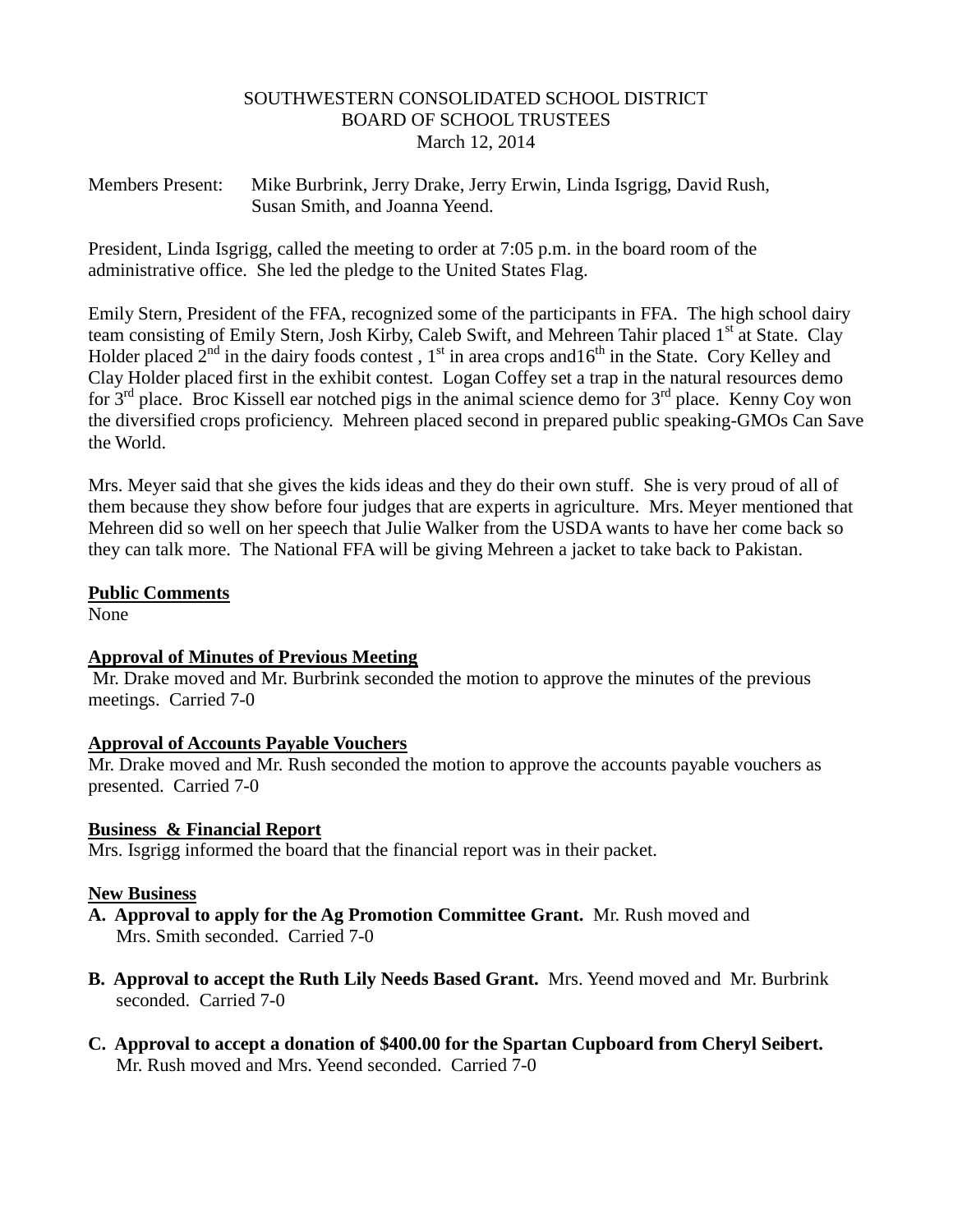- **D. Adoption of an Out-of-District Enrollment procedure for the 2014-15 school year.** Mr. Burbrink moved and Mrs. Yeend seconded. Carried 7-0
- **E. Adoption of Resolution for Denial of Board Consideration of Student Expulsion Appeals.** Mrs. Yeend moved and Mr. Burbrink seconded. Carried 7-0

# **Other**

- **F. Request approval for a May 10, 2014 field trip to Kings Island for the Music Department.** Mrs. Yeend moved and Mr. Burbrink seconded. Carried 7-0
- **G. Recommend AP Summer Institute through Western Kentucky University from June 22-27 for some of our teachers. This will be paid out of the High Ability Grant.** Mrs. Yeend moved and Mr. Burbrink seconded. Carried 7-0

# **Reports and Presentations**

Mr. Chase provided data predictions on ISTEP results for the  $7<sup>th</sup>$  and  $8<sup>th</sup>$  grade classes. Teachers are trying to reach the students that are on the edge of passing both Language Arts and Math. His predictions give the high school a B grade for those grades. Mrs. Maurer mentioned that school grades are given for our high school from  $7<sup>th</sup>$  grade through  $12<sup>th</sup>$ .

Mr. Edwards mentioned that the  $3<sup>rd</sup>$  graders have finished taking their ISTEP and preparing next week to take their IREAD. Next week the  $4<sup>th</sup>$ ,  $5<sup>th</sup>$ , and  $6<sup>th</sup>$  graders will take ISTEP. Mr. Edwards said that the elementary is utilizing Specials teachers, Title I, and Reading Recovery techniques to help make a connection with the students. The students are in small groups and the teachers focus on what the student needs to learn.

# **Superintendent Report**

Mrs. Maurer explained the changes that are being made to the Strategic Plan. Many visions have been met but the timelines have not all been accomplished. Vision 1 has to do with hiring and retaining highly qualified and motivated staff members. She said that we are still looking at different funding options. A survey will be distributed to teachers for their input on things that affect their retention as employees. Vision 2 has to do with increasing the number of students by 5% each year. She said that more AP classes will be added, dual credit classes, online classes and CTE classes. We need to sell our sense of community. The visions that are closely related will be combined and the plan will be more updated.

# **Other**

None

# **Personnel**

# **A. Leaves/Resignations/Terminations**

Recommend the acceptance of the retirement of Carolyn McGaha as the secretary at Southwestern Elementary as of June 30, 2014. She has been in that position for 32 years and was a playground aide for 4 years before that.

Recommend the acceptance of the resignation of Steve Dietz as the Girls Varsity first assistant.

Recommend the acceptance of the resignation of Ken Wilson as the Boys Varsity Baseball Coach.